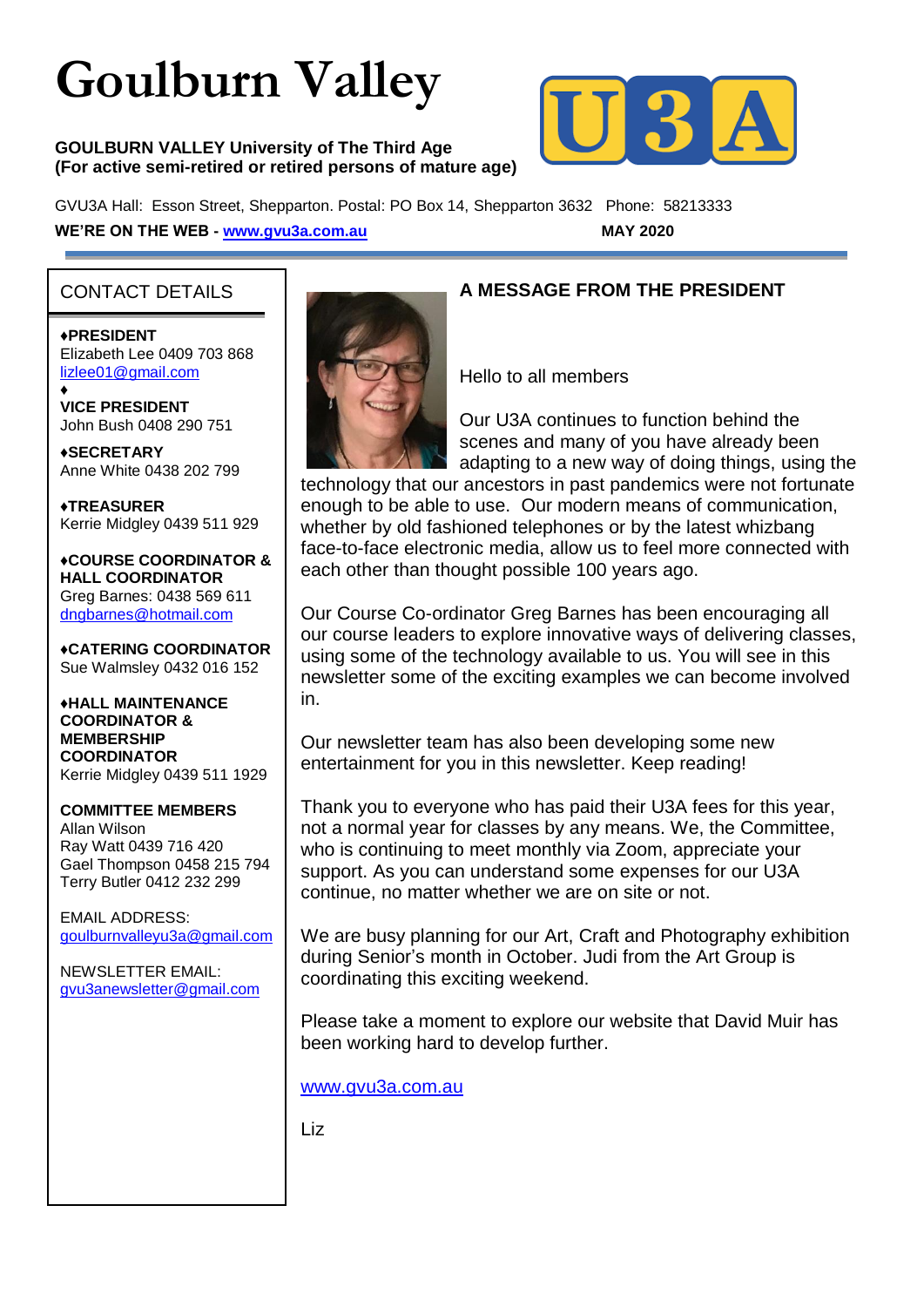## **2020 COMMITTEE**



Left to right:

Allan Wilson, Gael Thompson, Ray Watt, Kerrie Midgley Treasurer), Greg Barnes,

John Bush (VP), Carole Trotter, Liz Lee (President), Sue Walmsley, Anne White (Secretary),

Absent: Terry Butler

## **COMMUNICATING WITH COMPUTERS**

Being restricted to home has caused a lot more computer use.

Whether it by via mobile phone, iPad/tablet, laptop or desktop, we are now all having to become a lot more computer-savvy to help us keep contact with friends and relations.

We are having to become more imaginative in how to fill in the day when owe can't do the usual. The use of video programs/apps such as FaceTime, Messenger, Skype and the now popular Zoom, we are able to interact 'Face-to-Face' with those we are talking to. (I have included a couple of Zoom links on the Computers link on the U3A website – go to Courses > Computers). There do seem to be a few glitches with Zoom (I'm finding a problem with sound), so if anyone has already solved them, get in touch!

There are a number of U3A members who haven't had to deal so intensely with computer technology, and this will be causing some issues. Whilst I won't be able to solve all problems, I do have a bit of knowledge (or probably know where to find a solution) to help and hopefully avoid some of the distress – Plus, this year, Sonja and I are obviously not going anywhere! So, if you are having problems, please give me a call.

For those people with lots of photos, now could be a good time to have a go at creating a photobook. I have created a page on the GVU3A website to help with this. Should anyone want to have a go, please contact me first so I can make it a bit easier to get started and avoid some frustration when learning something new.

Some courses are making use of the website to display work being done and UKE3A for example, has started up a page to provide links for tutorials and songs to ensure they are still all on the same page when everything returns to 'normal'. Contact me for any help.

David Muir 0414881369

# **SCRABBLE**

Hello fellow Scrabblers. Until we can play Scrabble together again, why not download the free Scrabble app on your computer device and enjoy playing online. Also try jumble words and crosswords to increase your word power. I'm just now getting the hang of cryptic crosswords - it's taken a while! Take care and stay safe.

Sue Walmsley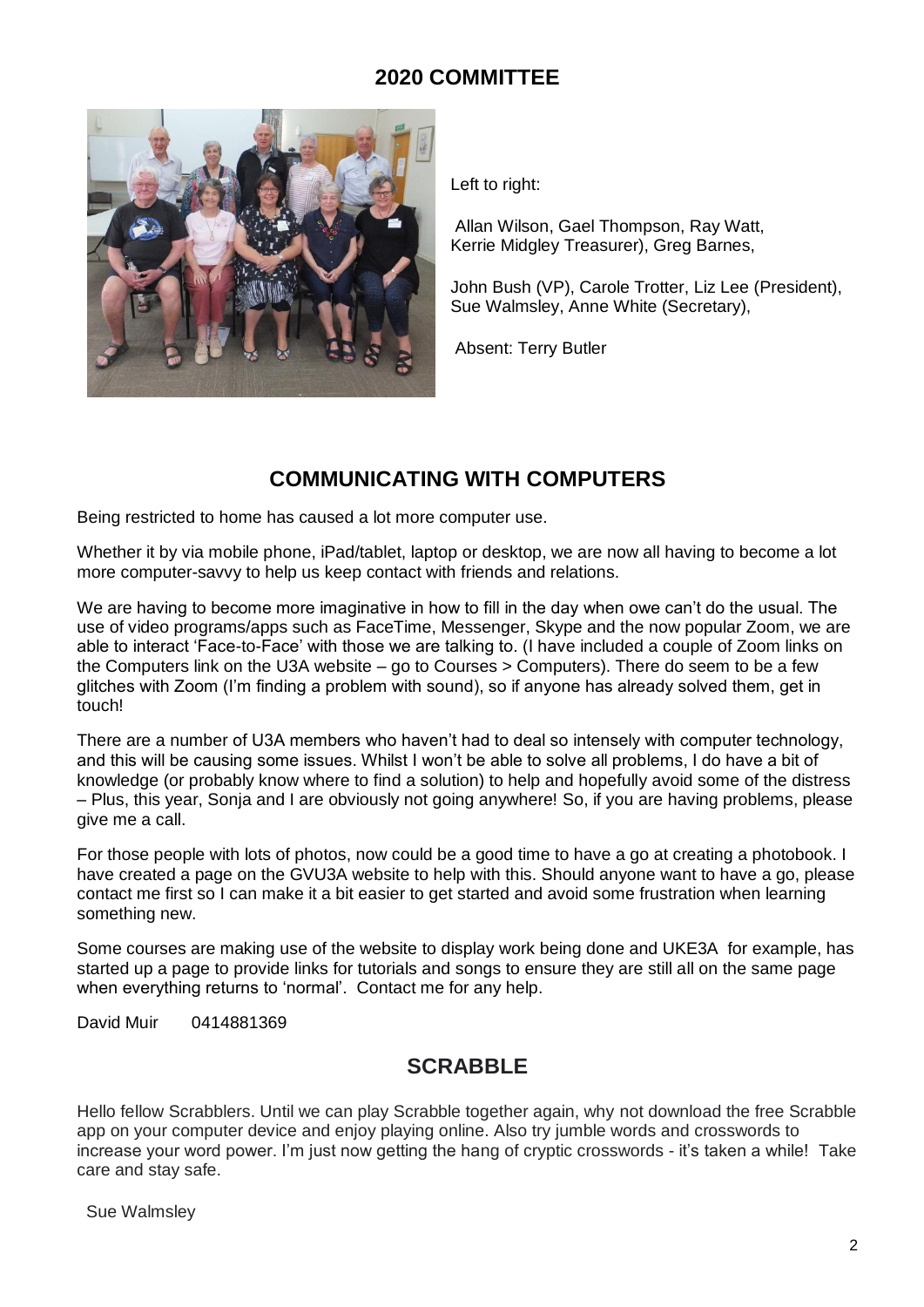## **WRITING4PLEASURE**

WRITING4PLEASURE held our first ZOOM meeting on Thursday 16<sup>th</sup> April. Nine members participated, read their stories and it all seemed to go very well, thanks Allan's for your belief in us all. Other members have chosen to read their stories by phone and some will have a break, but keep writing on the given topics each month. For those in the group who like a challenge, (seeing you have all this spare time now!!!!!), you may like to write on both topics, (provided by Lynda).

#### **TOPICS FOR MAY 1. WILD THINGS**

#### **2. MESSAGE IN A BOTTLE. WORD – ESCULENT**

#### **\*PLEASE E-MAIL YOUR STORIES TO [-writingforpleasureu3a@gmail.com](mailto:-writingforpleasureu3a@gmail.com)**

Lynne Hume recently had one of her stories printed in the local Tatura paper. Well done Lynn!

#### **QUOTE FOR THE MONTH**:

 *"Tears are words that need to be written". Paul Coelho*

#### **CONTACT: Lyn Austin. Phone : 0468 312 602**

## **NATURAL RESOURCES AND REGIONAL DEVELOPMENT**

Natural Resources & Regional Development is in hibernation for the present. Lovely early autumn rain, so we can sit back and watch the grass grow. Hope we can get back together soon.

John Dainton 58213881 or mob.0417 549 502

## **HISTORICAL STUDIES**

**Historical Studies** will not be meeting this month.

I am currently researching William Le Souef who was Manager of the Murchison Aboriginal Protectorate and his son Albert Le Souef one time part occupier of Tallygaroopna Station. Both these gentlemen had interesting careers in the very early formation of Victoria. Some of their correspondence gives a good insight of the aboriginal and their culture around the Goulburn Valley through European eyes. This should be a good topic for discussion and debate at some future time.

John Dainton 58213881 or mob 0417 549 502

## **GOULBURN VALLEY REGIONAL LIBRARY**

The Goulburn Valley Regional Library is still operating a basic service with computer or phone order, and pick up by arrangement.

Also all their eBooks, eAudiobooks, or eMagazines are available. Movies and documentaries can also be streamed via Kanopy streaming service. <https://www.gvlibraries.com.au/newsletter>

or phone number 1300 374 765 or email [gvrlc@gvrlc.vic.gov.au](mailto:gvrlc@gvrlc.vic.gov.au) or visit their website at GV Libraries.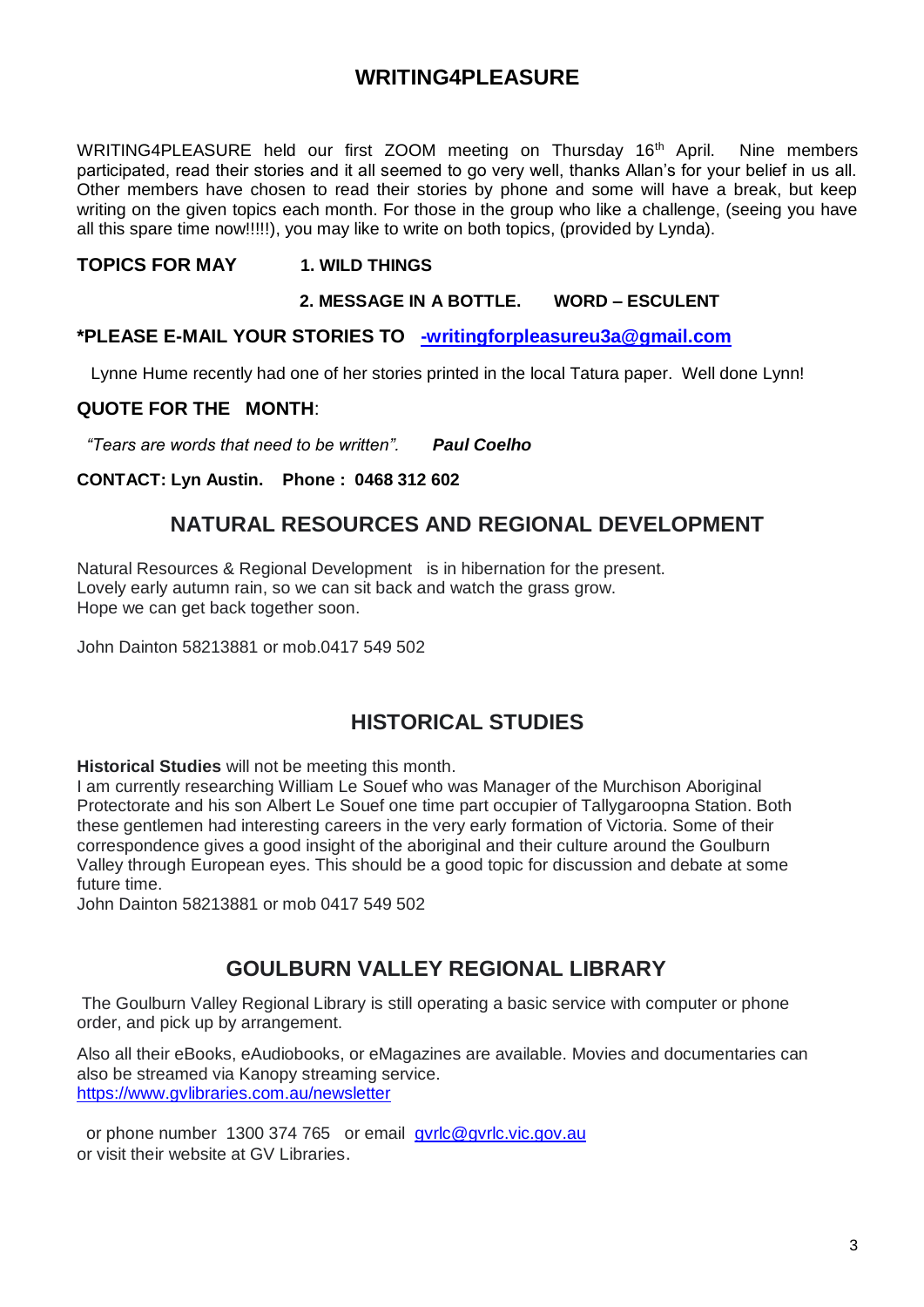# **ART GROUP**

Members of our Art group are busier than ever. Not only are they all creating the most wonderful paintings and collages, but they are keeping in touch, offering encouragement and support to each other through their group email, Facebook page or by phone calls . Plenty of reading, jigsaws, sorting photos, gardening and walking the dog - all happening whilst " waiting for paint to dry ". I know for a fact that there is some cooking going on too - shock horror!

Here are just a few examples of the beautiful work our artists have created recently, many of which will be exhibited in the next U3A Art , Craft , and Photography Exhibition I am certain. We hope you enjoy them.



# **OPERA APPRECIATION GROUP**

While we have not been able to make our trips together to see the Met operas on the big screen in Wangaratta, we have been able to access performances from many of the world's top opera houses who are allowing their archived productions to be available by live streaming and/or videos on demand during the Covid 19 crisis. The link is below. There are also some beautiful performances of top singers on YouTube. If you want a big screen picture you can connect your computer to the TV screen by a long HDMI cable.

[https://www.reddit.com/r/opera/comments/fig77j/list\\_offree\\_livestreams\\_andor\\_videos\\_on\\_deman](https://www.reddit.com/r/opera/comments/fig77j/list_of_free_livestreams_andor_videos_on_demand/) [d/](https://www.reddit.com/r/opera/comments/fig77j/list_of_free_livestreams_andor_videos_on_demand/)

You can also access Virtual Victorian Opera to see a range of music clips of parts of various performances. Just type that phrase into Google and follow the prompts. Andrew Lloyd Webber has put filmed versions of his various concerts on at different times and these can be seen on YouTube. So there are a range of musical fixes available to people who are looking for such. Thanks to Christine Wilson, her grandson and Anne White for their valuable contributions to this entry.

Madeline Dyer 0417580025

# **Q3A QUIZ GROUP**

Our beloved Vale Peg Newman passed away on Monday 13th April 2020. Peg was a long-time member of Book Club 2, she reinstated the Scrabble competition, and in 2015 introduced a new quiz group which she named Q3A. Everyone who shared U3A classes with Peg, recognised she was a widely-educated lady, with great vision and compassion. She made us want to be a better version of ourselves. We will continue to run Q3A in her honour, following the successful format she established. Now it requires several quizmasters to present at each session, whereas the inimitable and talented Peg managed this single-handedly. We remember her with great love and respect, Susan McCarten and the Q3A group.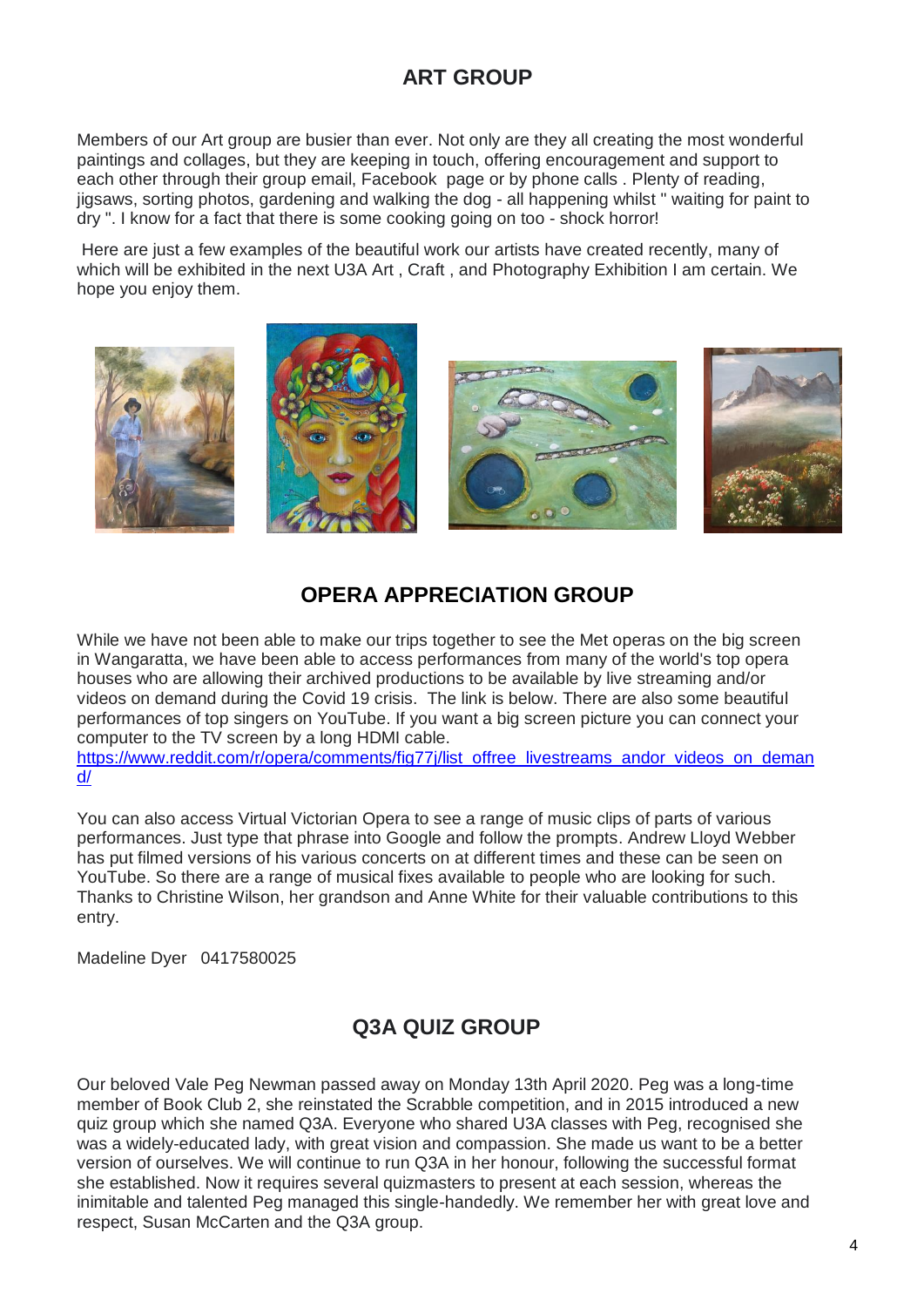Until we can meet again in person, I will post 10 questions in each newsletter. Challenge yourself, then Google the answers. If you like, you can send me an SMS, Susan McCarten 0437 215 130

1. What is the name for a word or phrase that reads the same forwards or backwards?

2. Which country comprises a group of islands in the Persian Gulf between Saudi Arabia and Iran?

- 3. What does the acronym HIIT stand for?
- 4. Which president of the USSR encouraged the policy of Glasnost?
- 5. Mount Etna, the tallest volcano in Europe, stands on which island?
- 6. Which famous actor once finished in second place at the 24 Hours of Le Mans race?
- 7. Which 1970 book catapulted Germaine Greer to fame?
- 8. Which fuel is formed by the fossilisation of plants?
- 9. In which year did the Tupperware brand debut?
- 10. The avocado is also known as a "what" pear?

## **BOOK CLUB 2**

We held a successful Zoom meeting on Tuesday 14th April. Our technophile Judy set up the meeting, after having a small practice session the previous week. We had seven members happily discussing 'Becoming' by Michelle Obama, with all agreeing it was an inspiring book, dealing with personal issues such as her father's death, infertility, campaigning, her initiatives while First Lady, and creating a relatively normal life for their daughters amid White House security. We hope that the members who didn't log in, can do so next month, when we will discuss The Last Pulse by Anson Cameron

# **ITALIAN**

Italian has continued on line, with written assignments. We have started translating some La Fontaine fables from Italian into English. The moral to each tale is poignant in any language. After Easter we started to use Zoom so we could have some conversations with each other in Italian and we hope to increase the number of people participating once a week.

Christine Wilson



When will hairdressers re – open?

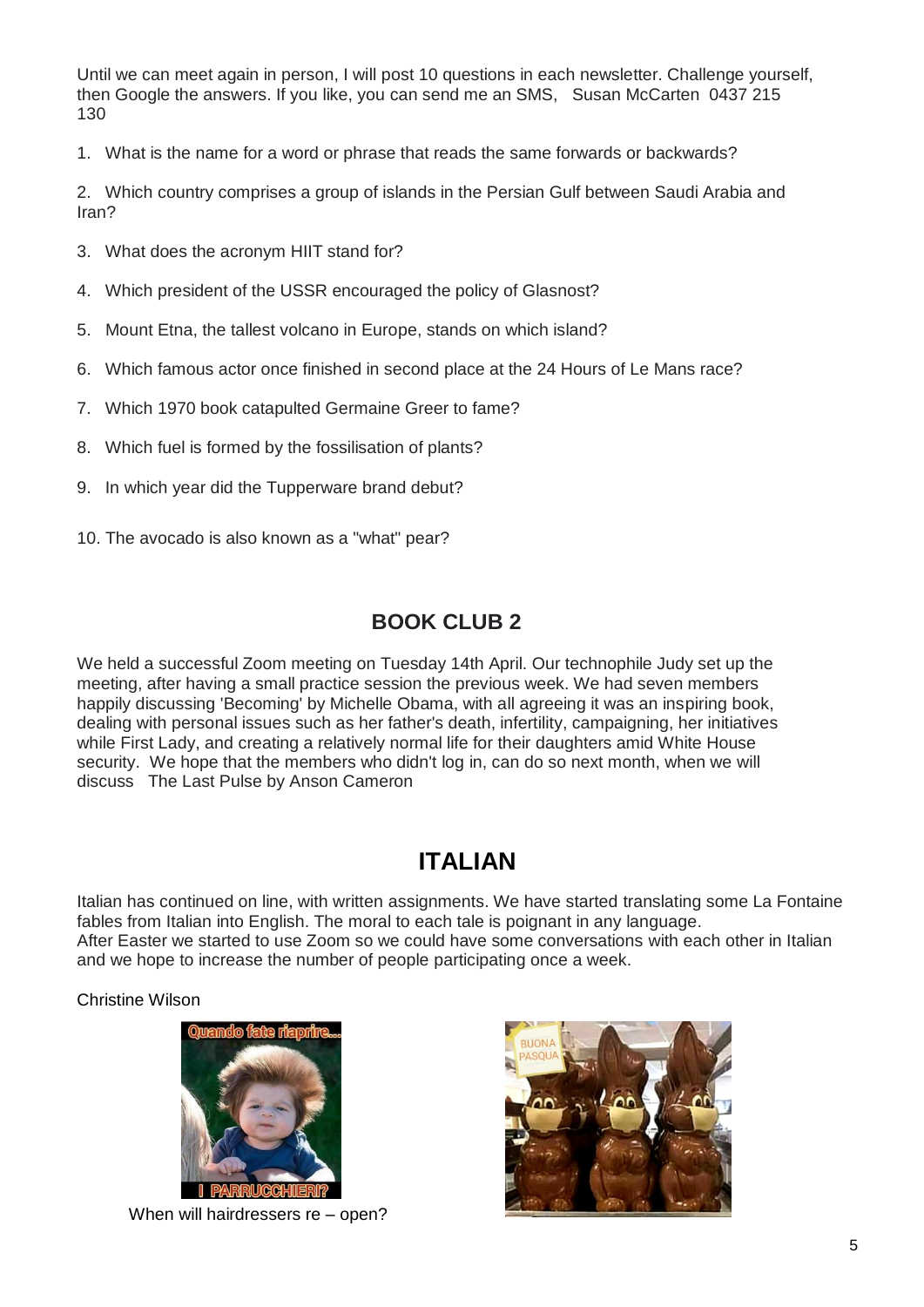# **WALK AND TALK**



Hi all, I hope you are all safe and well in this time of lockdown. I joined U3A in January 2017 and in May of that year I went on my first walk with 15 other members to Woolshed Falls, Beechworth, then on to Mt Pilot and Chiltern. I have been on 30 walks and almost all have been a new location with Christine Wilson being the leader.

I put my hand up to be the leader of the Walk and Talk in January this year. Hopefully we might be able to go on the June walk around Tatura or July walk around Mooroopna. The photo shows our last month visit to Barmah which was led by Bobby.

David Taylor 0412802427





A few photos from my earlier walks.



#### **SCIENCE MATTERS**

In April the Science class held a Zoom discussion with 17 members on '**The Science Behind Government's Response to COVID19'**. It was based on a 7 page document distributed beforehand, which is available by email to any U3A member who contacts me.

For May (Monday 18<sup>th</sup> at 1.30) we will Zoom again on the topic: **The National Hydrogen Strategy**. This will be based on a large report prepared for the Government by Australia's Chief Scientist, Dr Alan Finkel. A paper will be distributed beforehand to members on my class list (and anyone who wishes to join). The Zoom discussion will be 1½ hours, either as two 40 minute free sessions, or in a single paid session. If you are new to Zoom, please contact me beforehand for a test run.

Subsequent topics may include: Mathematics – What has it ever done for us, Our Atmosphere (love is in the air but there is also lots of Nitrogen and Oxygen), Tipping Points for Climate Change, The Lost Continent, and The Principles of Ecology and their Application to Farm Conservation.

Allan Wilson (0427 399 648 adwilson13@bigpond.com)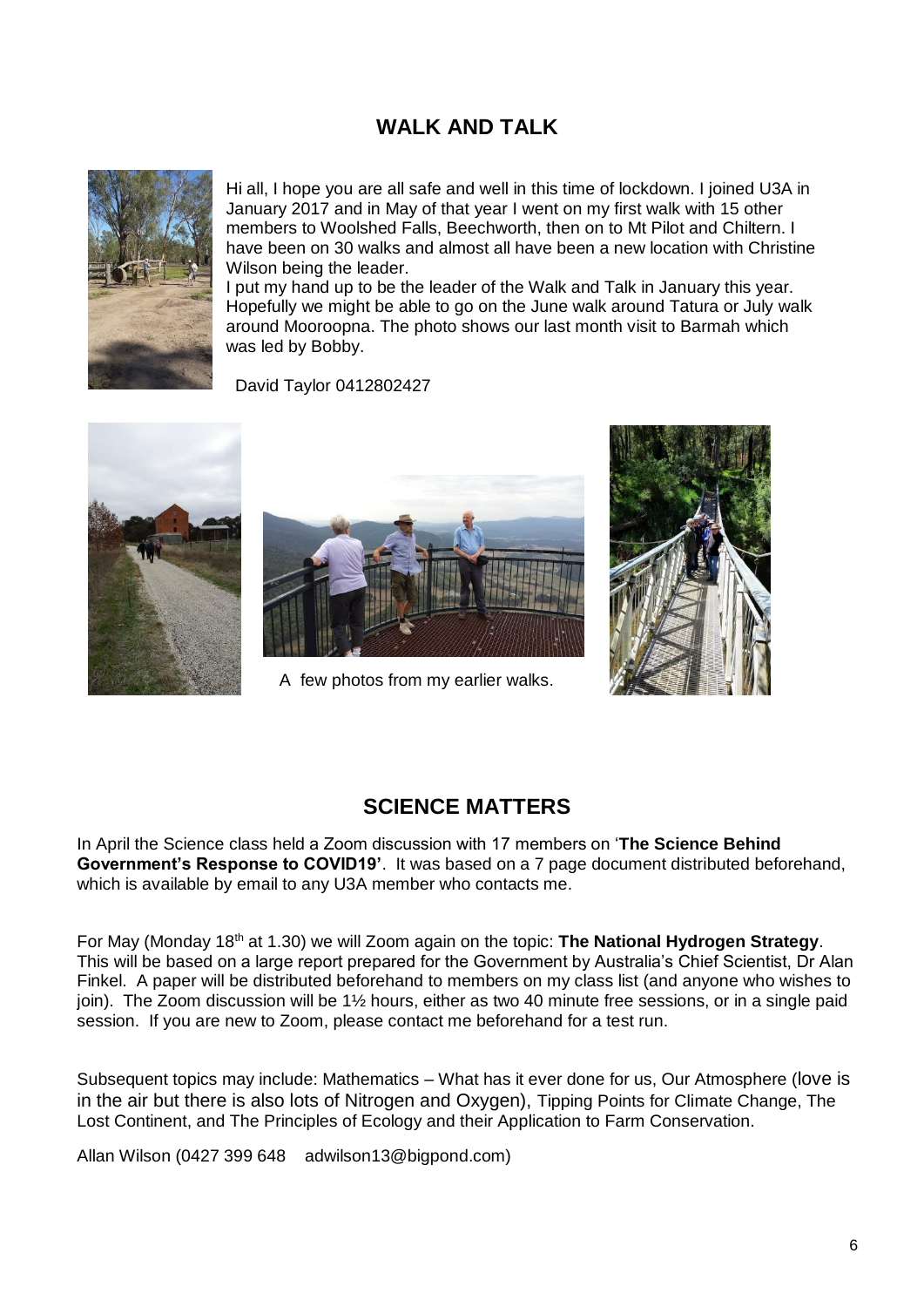# **U3A GROUP ACTIVITIES**

Below is a list of activities that some classes are doing in order to carry on during Covid 19. You may not be involved these courses but they may stimulate some members into doing something different during the lock down.

**Art-** Judi Gillum keeps in contact with the Art group via email, Facebook and phone.

**Bird Watching** leaders will be sending out an occasional email to group members with a photo or two and mention any interesting sightings and what birds to expect with the change of season.

**Book Club 2** have been and will be zooming. Next month will be The Last Pulse by Anson Cameron.

**Bridge** Derek is sending out a weekly email to bridge players with suggestions on line play, news, and a bridge problem to solve with answers following week.

**Current Affairs** have not been and will be Zooming on the first and third Mondays of the month at 3.00 pm. If you are a controversial person and even if you are please join us.

**Enjoying Literature** will be zooming on the fourth Monday of June. We will be looking at the book "A Gentleman in Moscow" by Amor Towles. It tells the story of Count Alexander Rostov, who is sentenced to live out the rest of his life on "house arrest" in the Metropol hotel, following his "conviction" by a Bolshevik tribunal. He was convicted of being an unrepentant aristocrat and is stripped of his wealth by the new Bolshevik regime.

**French** will be zooming soon or is it La classe de français commencera bientôt à zooming

**Italian** Christine Wilson and Lelia are using email and starting zoom shortly (see report in this newsletter).

**Opera group**- any interesting information on how to while away the isolated hours has been sent out to the group by email, usually helpful hints forwarded to me by members of the group. YouTube operas are being streamed for free during this time.

**Q3A**: Susan McCarten will put quiz questions in the newsletter so more members can be involved. SMS and email to our quiz group.

**Science Matters** zoomed the April class and will do it again in May. New class members need to email Allan Wilson to get on the mailing list. See the note in the newsletter to this effect.

**Socrates Café** Rob McLean said the gatherings are now Zoom meetings - that's every fourth Monday, at 10:00 am. April 27 discussion will be presented by Jan Maude about 'Would you rather be a big fish in a little pond or a little fish in a big pond?'

**Strength and Balance**: Lyn Davidson is about to start on emailing participants or texting where no email.

**Writing4pleasure** – Lyn Austin said the majority are using zoom meetings. For others it is phone contact and Email.

**Uke3A** have been doing their zoom classes every week. The GVU3A web site has, under course notes, lots of helpful links and lessons to help spend your free hours.

**French Class** have zoomed their first April meeting and will continue each Tuesday at 10:00 am.